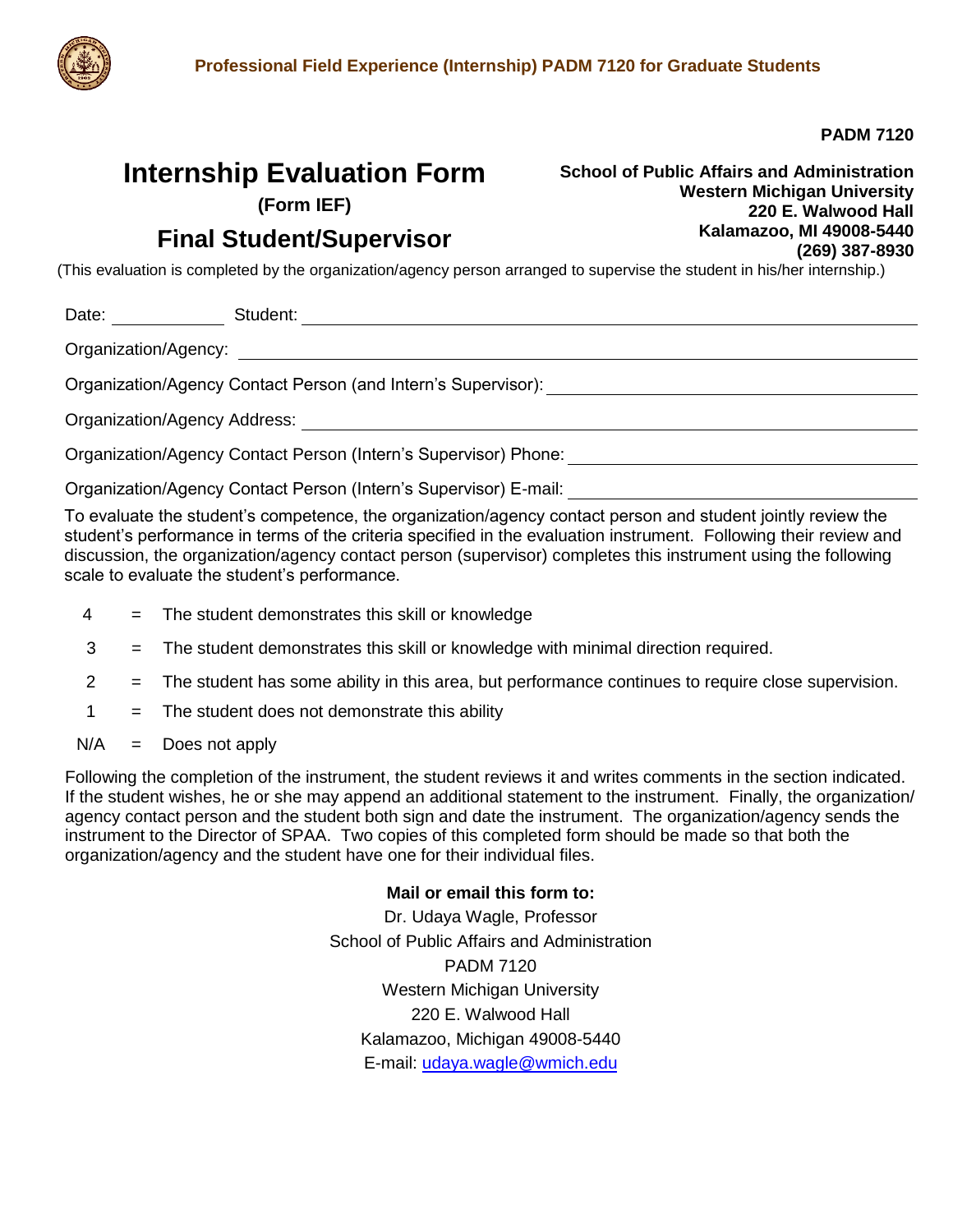

## **Professional Field Experience (Internship) PADM 7120 for Graduate Students**

Form IEF page 2

This form may be used any time during internship, if requested by the organization/agency contact person (intern's supervisor).

Student (Intern) Name: Date:

Organization's/Agency's Supervisor Name:

| <b>Personal</b>                                             | *Score 4 - 1<br>or N/A | <b>Communication</b>                                               | $*Score 4 - 1$<br>or N/A |
|-------------------------------------------------------------|------------------------|--------------------------------------------------------------------|--------------------------|
| Demonstrates a positive attitude                            |                        | Uses effective verbal and nonverbal<br>communication               |                          |
| Demonstrates Initiative                                     |                        | Uses proper grammar & vocabulary                                   |                          |
| Demonstrates a commitment to the<br>organization's behavior |                        | Demonstrates leadership characteristics                            |                          |
|                                                             |                        | Demonstrates effective public speaking skills                      |                          |
| Exhibits responsible behavior                               |                        | Uses effective listening skills                                    |                          |
| Understands importance of ethical<br>behavior               |                        | Demonstrates importance of cross-cultural<br>communication         |                          |
| Demonstrates honesty and integrity                          |                        | Demonstrates the ability to address members                        |                          |
| Demonstrates a commitment to service                        |                        | of various constituent groups                                      |                          |
| Understands the importance of<br>confidentiality            |                        | Develops positive working relationships with<br>staff & volunteers |                          |
| Understands the importance of<br>accountability             |                        | Able to handle constituent requests                                |                          |
|                                                             |                        | Demonstrates ability to resolve conflict                           |                          |
| Demonstrates the ability to be an effective<br>team member  |                        | Demonstrates understanding of group<br>dynamics                    |                          |
| <b>Employability Skills</b>                                 |                        | <b>Risk Management</b>                                             |                          |
| Exhibits appropriate personal appearance                    |                        | Understands importance of risk management                          |                          |
| Demonstrates basic computer literacy skills                 |                        | Explains effective risk & crisis-management<br>procedures          |                          |
| <b>Work Effectiveness</b>                                   |                        | <b>Working with others</b>                                         |                          |
| Demonstrates problem-solving ability                        |                        | Peers & Co-workers                                                 |                          |
| Ability to work under pressure                              |                        | Supervisor(s)                                                      |                          |
| Meets performance objectives                                |                        | Clients/constituents                                               |                          |
| Ability to manage time                                      |                        | <b>Others</b>                                                      |                          |
| Ability to create short-term plans                          |                        | Note: Scores $4=$ Best; $1=$ Needs                                 |                          |
| Ability to create long-term plans                           |                        | improvement                                                        |                          |
| Implementation of plans                                     |                        |                                                                    |                          |